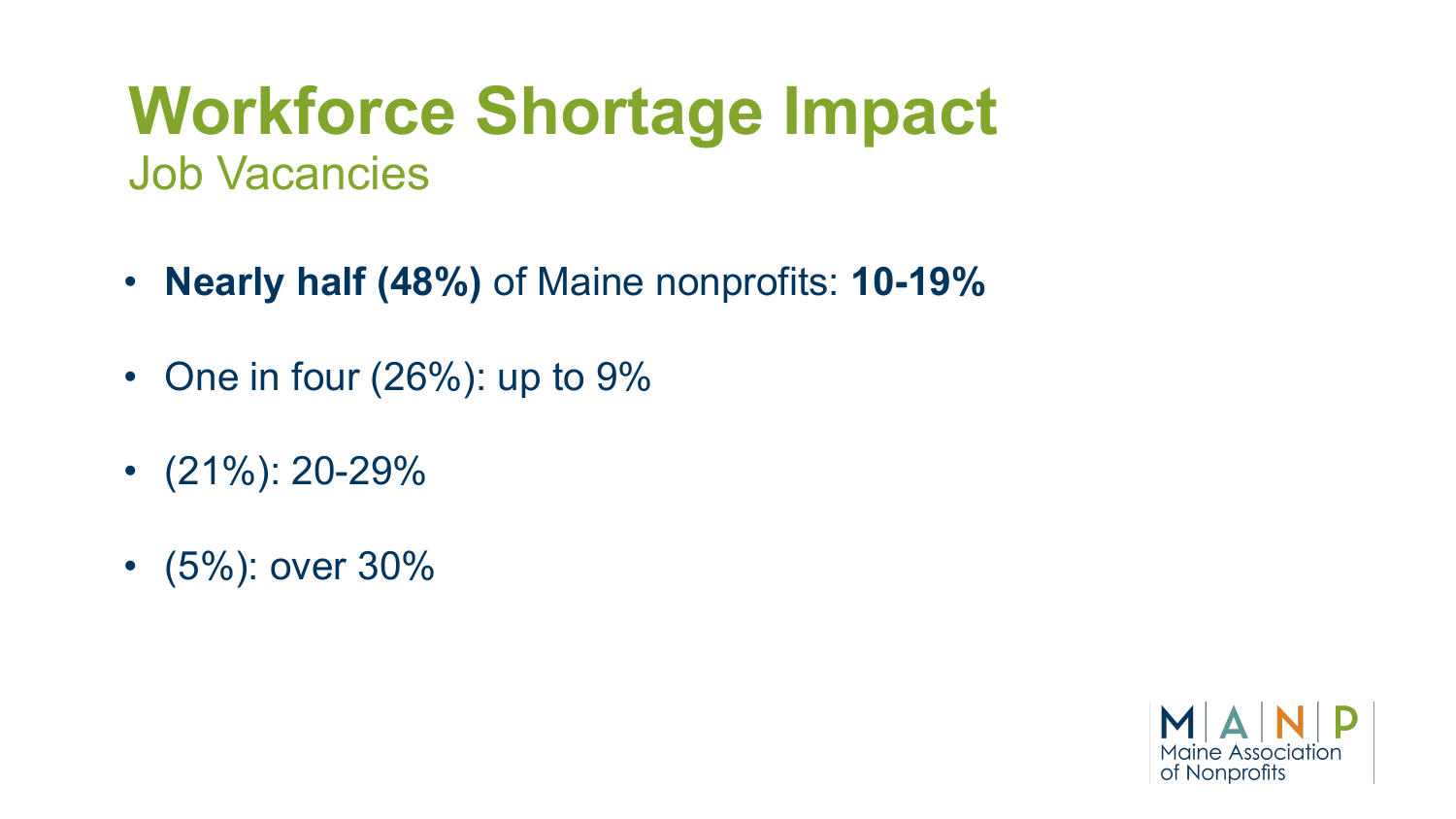## **Workforce Shortage Impact** Reported causes

- Eight out of 10 nonprofits **(79%)** identified **salary competition** as a factor preventing them from filling job openings.
- Just over sixteen percent **(16.3%)** stated that the **inability to find child care** affected recruitment and retention.
- About one in four respondents **(26.3%)** reported **not being sure** what was affecting recruitment and retention.
- **Vaccination policies** affected (26.3%) respondents.

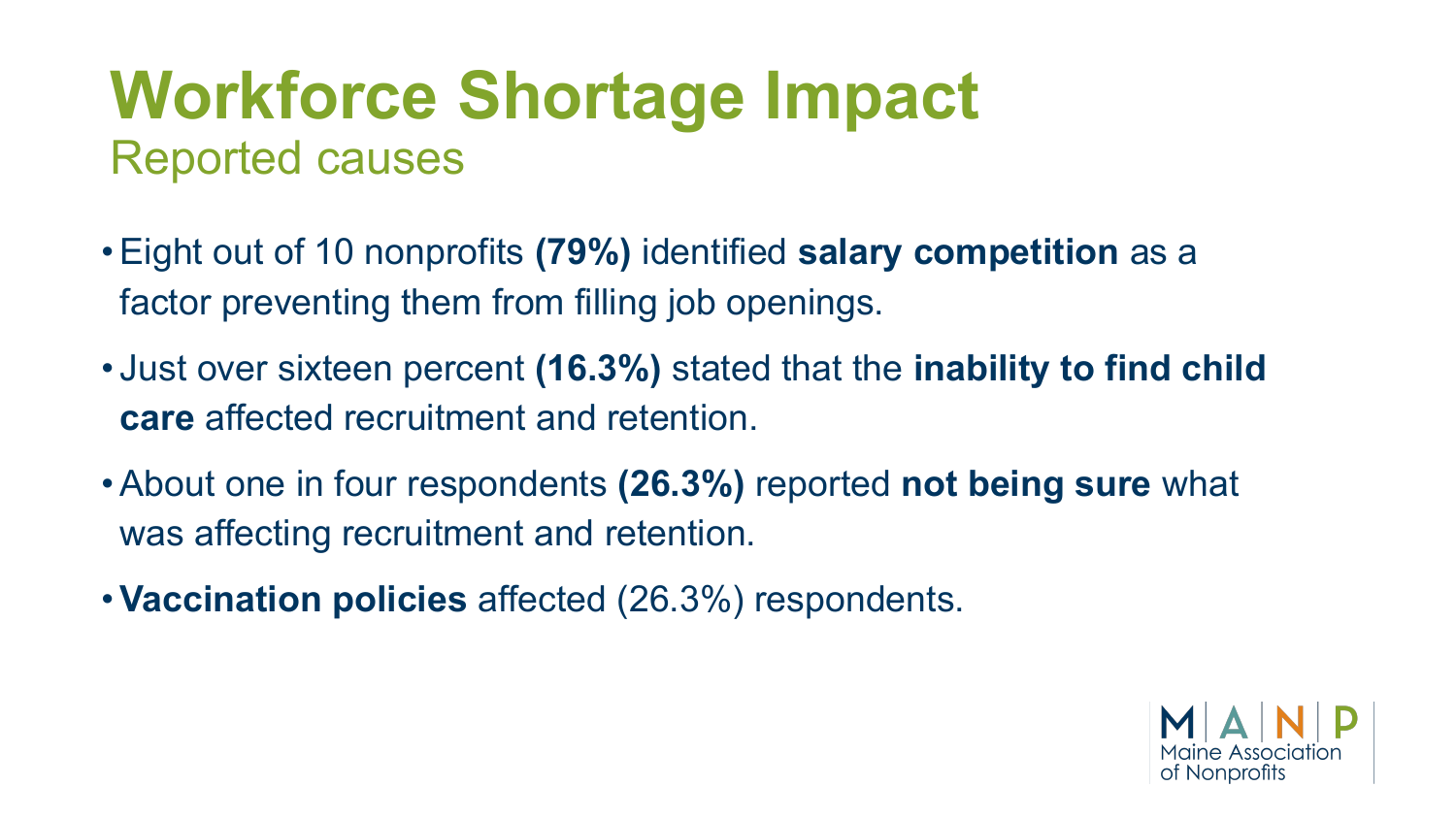## **Policy Solutions**

- **• Prioritizing Equity from the Outset:** Intentionally listen to marginalized communities for solutions that overcome past and current barriers blocking access to and support for services.
- **• Multi-Year Agreements and Grants:** Provide certainty and stability for critical programs by making agreements that extend a year.
- **• Invest ARPA State and Local Funds:** Partner with charitable nonprofits to investing ARPA funds in securing relief/recovery for greater impact.
- **• Out-of-Date Rates:** Update reimbursement rates for vital services performed on behalf of governments to promote employment stability.